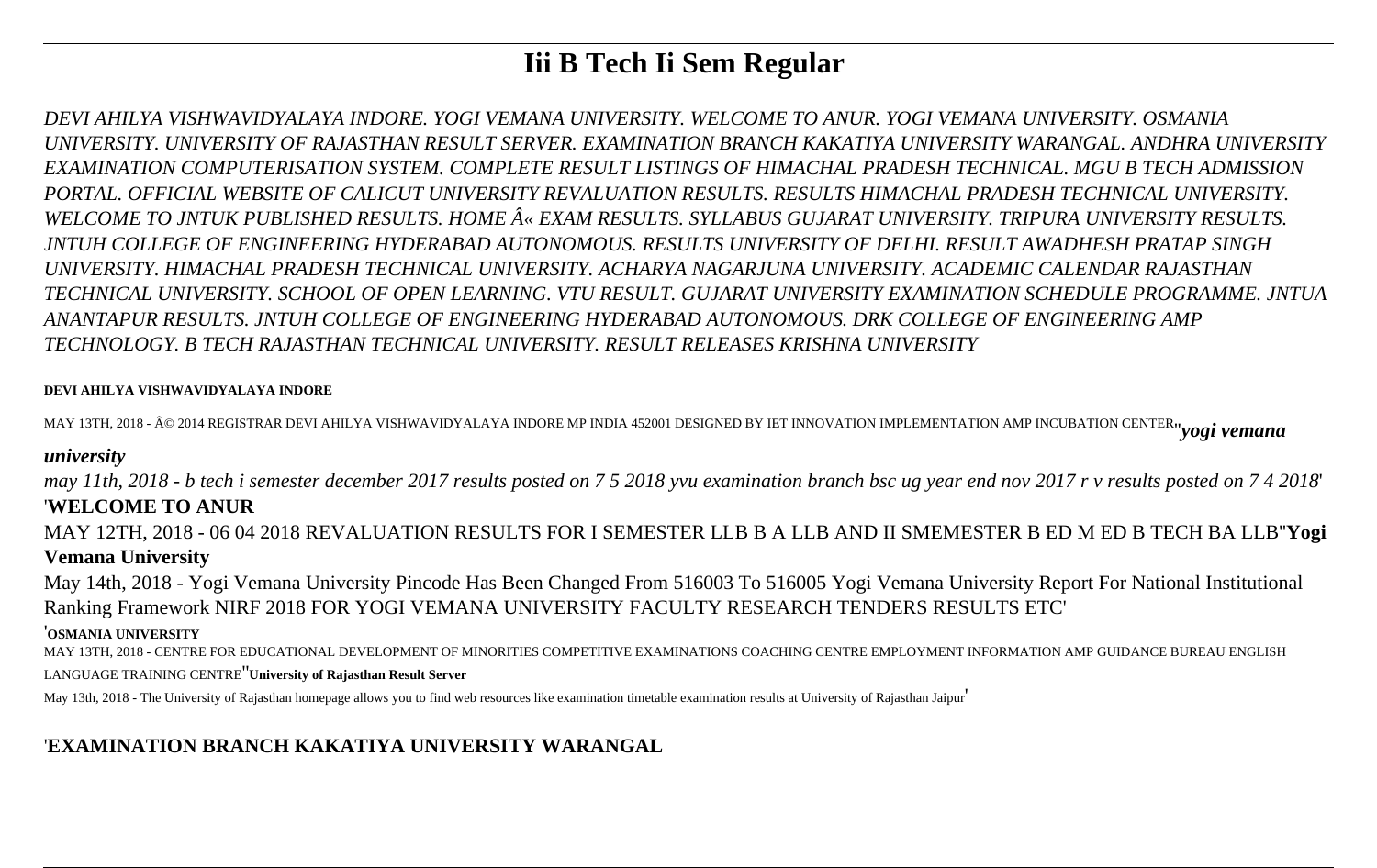## MAY 13TH, 2018 - UG RESULTS PG RESULTS ENGG RESULTS B ED II SEMESTER AMP CBCS EXAMINATIONS HELD IN THE MONTH OF OCTOBER 2017 B P ED II SEMESTER CBCS EXAMINATION FOR THE MONTH OF NOVEMBER 2017''**andhra university examination computerisation system**

may 13th, 2018 - s no date update 1 08 05 18 b p ed amp d p ed ii semester online examination registration schedule june 2018 click here new 2 03 05 18 revised all pg and professional courses special examination registration schedule april 2018''*Complete Result Listings Of Himachal Pradesh Technical May 13th, 2018 - Explore Our Complete Results Listings Of Himachal Pradesh Technical University Stay Informed With IndiaResults Com*''*MGU B Tech Admission Portal*

*May 14th, 2018 - ©2018 MG University All Rights Reserved Powered By CETEX Team M G University*' '**Official website of Calicut University Revaluation Results**

May 14th, 2018 - university of calicut b tech revaluation results out dated revaluation result of vii sem bba llb and iii sem llb unitary degree examinations april 2017.

#### '**Results Himachal Pradesh Technical University**

May 9th, 2018 - 24 01 2018 B Pharmacy VIII Sem Special Chance Exam Result 2017 29 01 2018 B Pharmacy I Sem CBCS Re Appear Exam Result Dec 2017 06 02 2018 B Pharmacy CBCS V Sem Regular Exam Result Dec 2017'

#### '**welcome to jntuk published results**

may 10th, 2018 - published date current results 2018 05 03 results for mca r16 r13 i semester regular supplementary examinations january 2018 2018 04 26 results for m tech r16 r13 i semester regular supplementary examinati

## february 2018<sup>"</sup>**HOME**  $\hat{A}$  **« EXAM RESULTS**

MAY 13TH, 2018 - FACULTY OF TECHNOLOGY DIPLOMA CH SEM III RE REMEDIAL EXAM MARCH 2018 B TECH SEM VIII REGULAR EXAM APRIL 2018 BCA SEM I REMEDIAL EXAM JAN FEB 2018''*Syllabus Gujarat University*

*May 11th, 2018 - New Companies Act 2013 in ALL Accountancy Subjects for UG PG BCom MCom BBA BCA 23 Mar 2016*''*Tripura University Results May 14th, 2018 - Results Of Various Examinations Conducted By Tripura University Examination List*''**jntuh college of engineering hyderabad autonomous** may 11th, 2018 - m tech ptpg iii semester supplementary examinations time table may 2018 m tech ptpg i semester supplementary examinations time table may 2018'

#### '**Results University of Delhi**

**May 12th, 2018 - Link to Examination Portal Examination Results Result of VI Semester exams held May June 2016 Students Admitted in 2013 Erstwhile FYUP II year IV semester Link1 Link2 Link3**'

'**Result Awadhesh Pratap Singh University**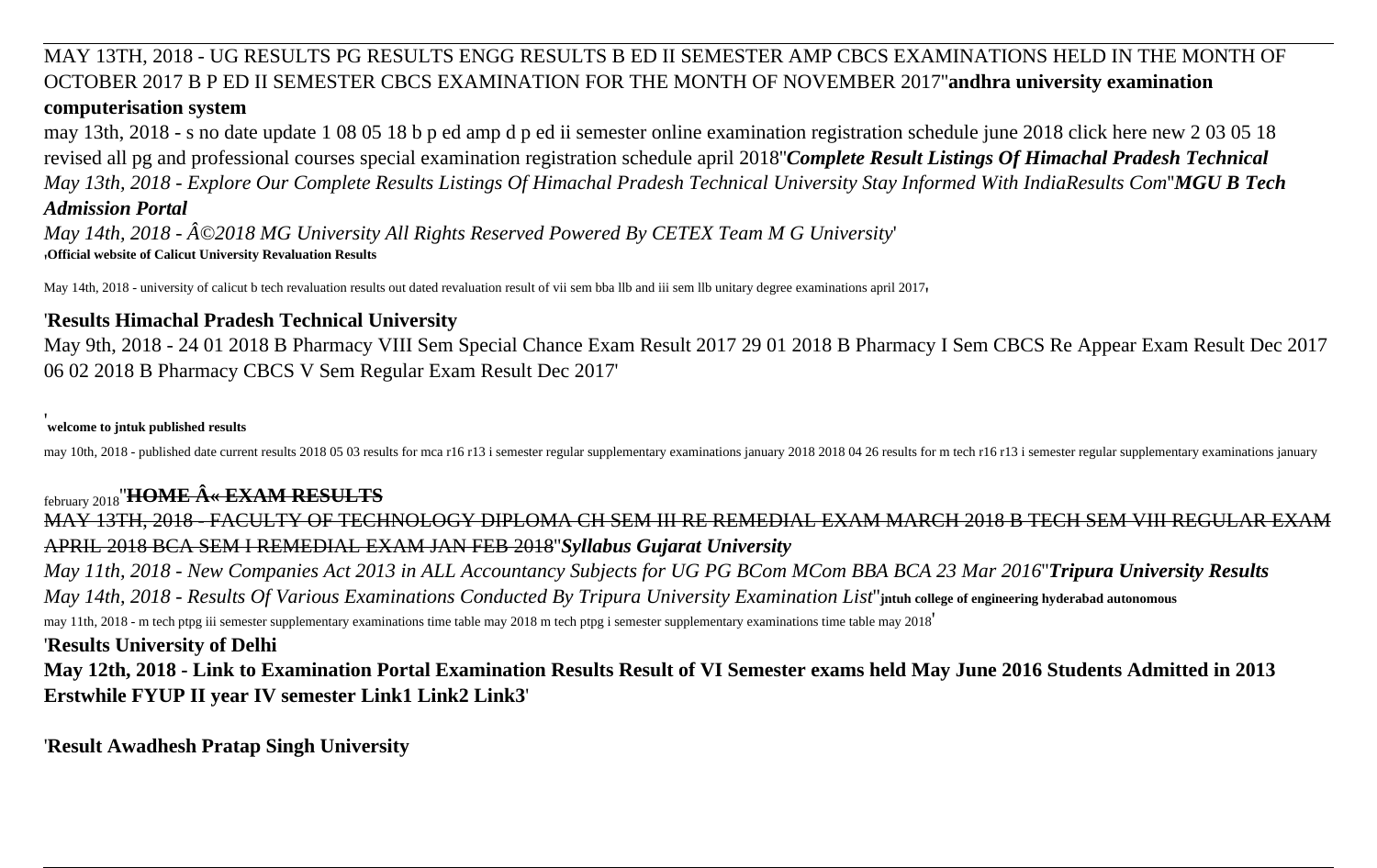**May 13th, 2018 - All right reserved 2010 This site is designed amp developed by MaaGuru Technologies Bhopal Mobile 09424714291 Best viewed in IE 6 0 and above with monitor resolution 1024x768**'

## '**Himachal Pradesh Technical University**

May 13th, 2018 - 7 5 18 Re evaluation result of B Tech III Sem NS Exam held in Nov Dec 2017 Lot II 7 5 18 Re evaluation result of B Tech CBCS III Sem Exam held in Nov Dec 2017 Lot II'

#### '**Acharya Nagarjuna University**

May 13th, 2018 - University Gt 21st In India And 2nd In AP Among Top Universities In Asia By Times Higher Education Gt Ranked 201 250 As Per BRICS World Ranking Gt No 1 Among The Andhra Pradesh Universities As Per Web Of Universities Ranking Gt Stands In Second Position As Per The Ranking Given By Andhra Pradesh State Government Gt University Stands In Second'

## '*Academic Calendar Rajasthan Technical University*

*May 10th, 2018 - Course Bachelor of Technology B TECH For all I year B Tech II Semester students an Induction Programme as per the guide lines of AICTE must be carried out by all the affiliated institutions with effect from 27 12 2017 to 7 1 2018 The Induction programme is mandatory as per AICTE norms*'

## '**School Of Open Learning**

May 11th, 2018 - Study Material Information Study Material Of B A Prog II Year Amp B Com IInd Year Are Being Distributed From SOL North Campus Including Holidays'

## '**VTU RESULT**

MAY 13TH, 2018 - à<sup>2</sup>µà<sup>2</sup>¿ à<sup>2¤</sup>à<sup>23</sup>⁄4 à<sup>2</sup>µà<sup>2</sup>¿ à<sup>2</sup>ªà<sup>2</sup>|à<sup>2</sup>µà<sup>2</sup>¿ à<sup>2</sup> à<sup>3</sup>•à<sup>2</sup>¨à<sup>23</sup>⁄aà<sup>2</sup>¤à<sup>2</sup>¤à<sup>2</sup>¤à<sup>3</sup>•à<sup>2¤</sup>à<sup>2</sup>¤à<sup>2</sup>¤à<sup>2</sup>à à<sup>2</sup>¤à<sup>2</sup>à à<sup>2</sup>∞à<sup>2</sup>à à<sup>2</sup>¶ à<sup>2ª</sup>à <sup>3</sup>•à<sup>2</sup>°à <sup>2</sup>¥à 4£à 3† **VTU UG PG RESULT NOTIFICATIONS**'

'**Gujarat University Examination Schedule Programme**

May 10th, 2018 - HOME Gujarat University Examination Schedule Programme ExamSchedule 9946 Revised Pract Prog III B Sc Nursing A Bad Center Feb 2017 9947 Pract Prog III BHMS Feb 2017,

## '**JNTUA Anantapur Results**

May 13th, 2018 - Click Here For Results Of MBA I Semester R17 Regular Examinations December January 2017 2018 Click Here For Results Of MBA I Semester R14 Supplementary Examinations December January 2017 2018'

#### '**JNTUH College Of Engineering Hyderabad Autonomous**

May 13th, 2018 - List Of Toppers 2018 JNTUHCEH Congratulations To Nikhil Papisetty N Samipya Lahari C Nandita Students Of B Tech CSE Department JNTUHCEH Has Got Placed In Microsoft India<sup>'</sup>

## '**DRK College of Engineering amp Technology**